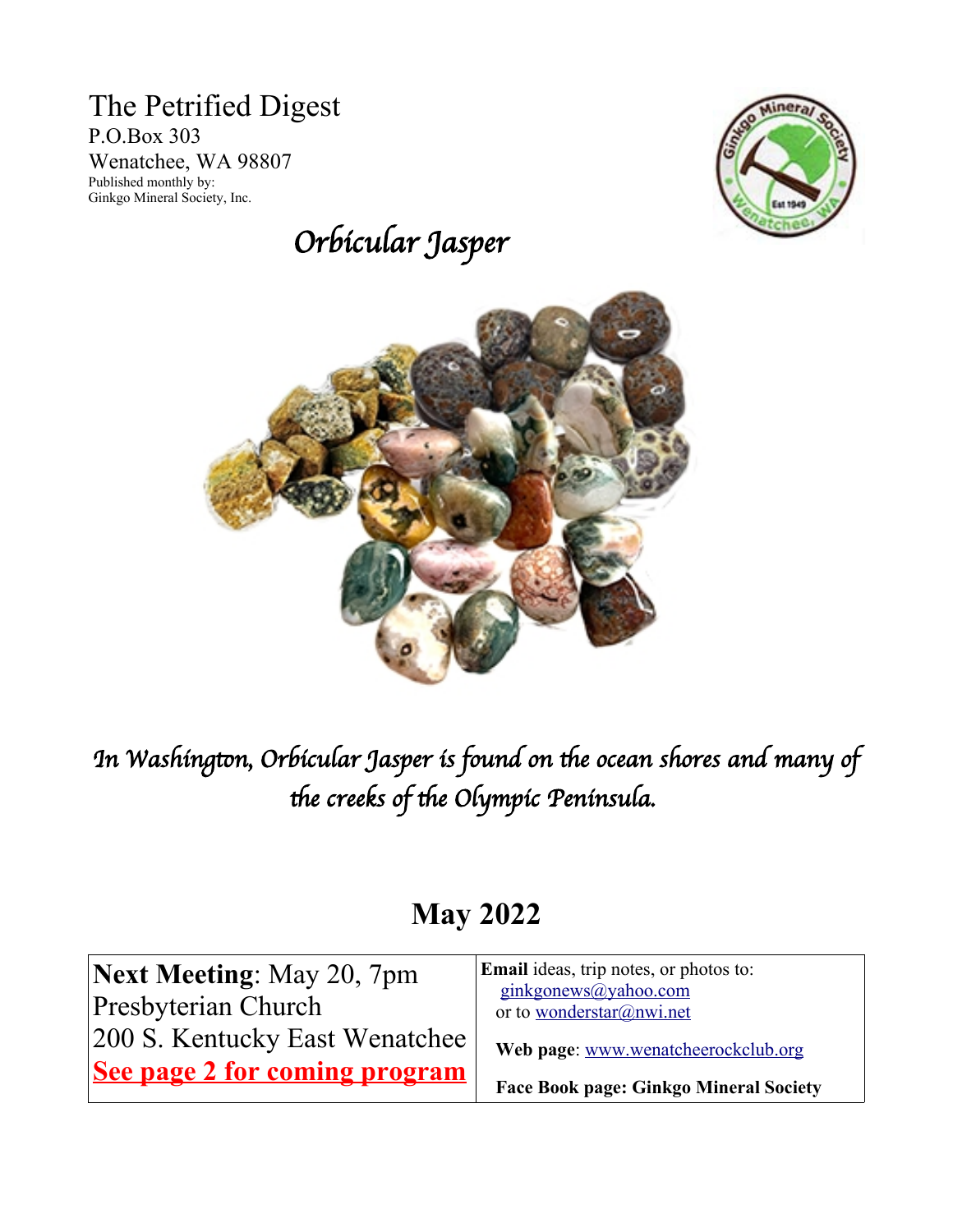### **What's Coming at the next meeting**

After cutting, shaping, polishing, or tumbling our stones, what to do with them? Susan Oglebay will talk about the wire wrapping she does with her stones. There will be an "interested" survey sheet at the meeting Friday. Class(es) would potentially take place in July. To the right are some less complicated samples that demonstrate the skills she will teach.

### **From Atop the Rock Pile**

Happy Spring to all of you rockhounds. I've been busy rounding up programs for our Club to learn and enjoy. It can be a challenge to say the least.

Please check the shop hours posted here in the newsletter as they have been changed. As I get more info on who can "man" the shop, I'll pass it along to you on our Facebook page.

We have some nice donations for our yearly auction. I'll be sorting and cleaning them in the next few weeks. Pam Lander just recently dropped off buckets of cool rocks for the event. Thanks Pam!

Also we need tumbled rocks for the Chelan County Fair. If you would consider tumbling some, the Club will furnish the grit free of charge. Let me know at our May meeting.

'Til then here's the ole farmer's advice, "If you git to thinkin' you're a person of some influence, try orderin' somebody else's dog around." (or cat)

Carol Smith President

### **From the Scribe**

#### **Call to Order:**

The meeting was called to order by President Carol Smith at 7:10 pm. Carol Smith welcomed new members and visitors.

#### **Program for the evening:**

Richard P. brought samples and reported on petrified wood of many colors, crystals, and jasper from Hampton Butte and Smokey Butte. They are located about an hour from Prineville, Oregon. A map of the area can be purchased through the Prineville Chamber of Commerce for \$4 plus shipping. Obsidian and mahogany obsidian can be found by digging but float is also readily available on the ground. Richard uses a kit which is a backpack with tools. *Gem Trails of Oregon* has good information on this site. Spring is the best time to go (6,000 ft elevation). Smokey Butte is about 1.5 miles from Hampton Butte. Caution: the area contains clay so is treacherous driving when wet.

Bob G. showed samples and gave information on obsidian materials from the Glass Buttes area in Oregon. Great material can be found on Mahogany Hill. He was able to fill 2 packs in a short period of time from material picked up from the ground. While there, Bob got some instruction and bought some tools to make arrowheads. He reported that anyone can go at anytime. There is a map where private claims are marked and many are posted in the area.

David E. reported on the trip he and Marcia S. took to Arizona early this spring. They purchased several samples from a rock shop in Holbrook and he even got some stone eggs.

Pam Lander brought samples of leaf fossils found on the field trip to Dry Gulch.

Pat R. showed samples of pistachio aragonite she obtained from a rock show. The material is beautiful but is a mixture of hard and soft so it is hard to work and to shine.



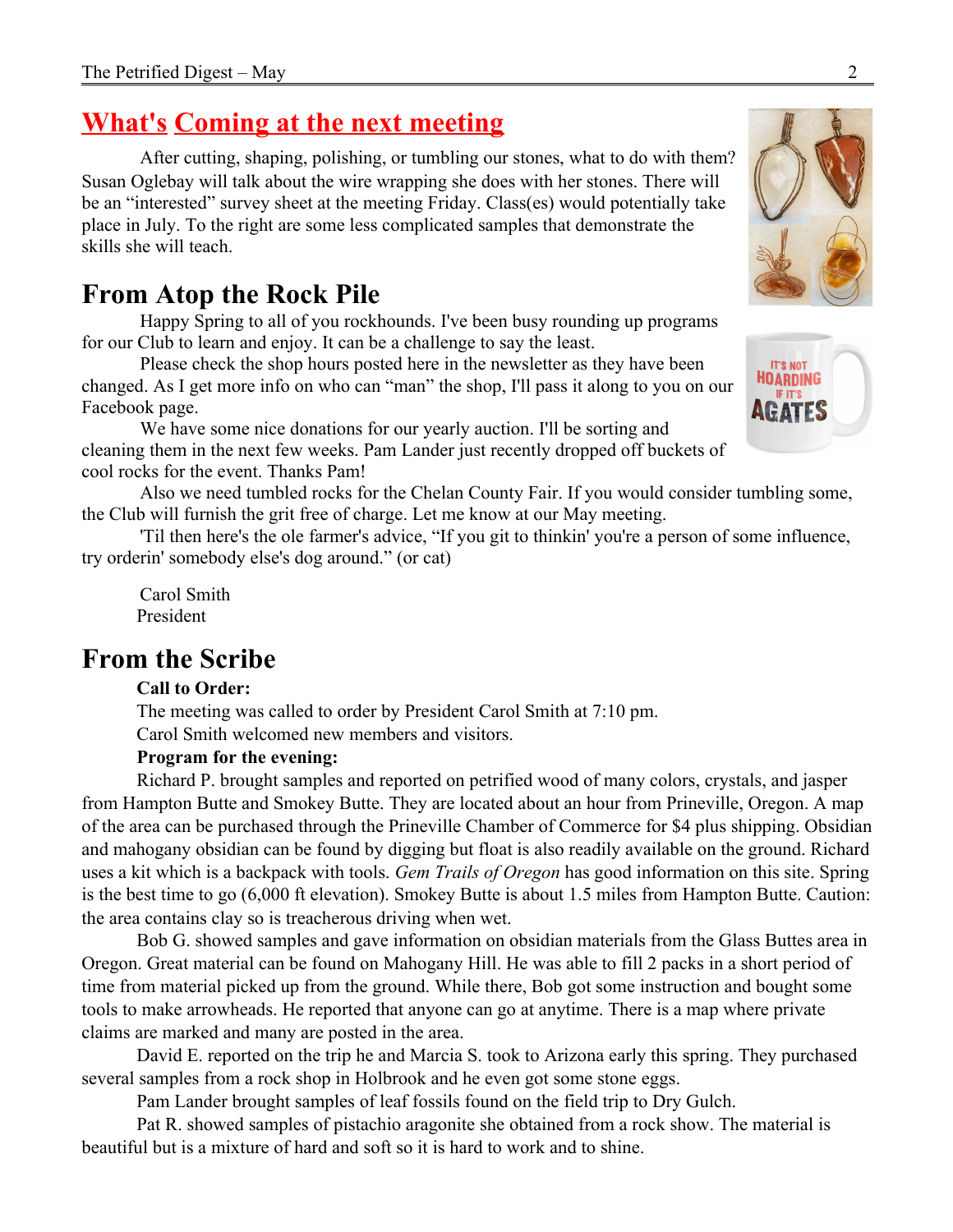After a break for refreshments the **Door Prize and Raffle** drawings took place.

Prizes were won by Helen H., Richard P., Rex B., Michelle G., and Ed H.

It was moved, seconded and passed to accept the March minutes as corrected.

#### **Treasurer's Report**

It was moved, seconded and passed to accept the Treasurer's Report as submitted. David stated the Executive Board approved an increase of \$5 per membership type for next year. There will be an April  $30<sup>th</sup>$  cut-off date for the payment of annual dues.

#### **Committee Leaders Reports**

**Shop:** There was a general discussion on what days and times the shop will be open. It was suggested there be a minimum of two trained workers in the shop when open. (Ed: A revised schedule of when the shop is open will be published on the Facebook page.)

Nason Creek: David E. gave an update on the Nason Creek fundraiser. Volunteers are encouraged to carpool and the driver will be given a \$20 honorarium for fuel.

**Field Trips/Activities:** Helen H. said several April field trips had to be cancelled because of (poor) weather conditions. Everyone needs to be flexible on scheduled field trips this time of year. She will publish the May trip calendar soon.

**Old Business:** Carol S. has checked with the Fire Station several times to see if we can hold our monthly meetings there again. They will keep her informed.

#### **New Business:**

Carol S. said there will be a Porta Potty installed at the shop.

There was general discussion about the possibility of changing the monthly meeting day from Friday to a week night. If the day is changed, meeting location availability will also have to be considered. No decision was made at this time.

Meeting adjourned at 9:09 pm

Carol Turner Scribe

### **From the Vault**

.

| CΠ               | As of 4/30/2022 |                                                                                                           | \$10,056.22 |
|------------------|-----------------|-----------------------------------------------------------------------------------------------------------|-------------|
| Savings Account  | 4/30/22         |                                                                                                           | \$1,798.48  |
| Checking Account | 4/01/22         | <b>Beginning Balance</b><br>5 Deposits Memberships (14), shop fees,                                       | \$2,323.46  |
|                  |                 | raffle<br>9 Checks: Newsletter, Club banner,<br>3 chairs, Genie wheels, 2 books<br>shop rent, Fed 990 fee | 364.00      |
|                  |                 | Nason Creek donuts                                                                                        |             |
|                  | 4/30/22         | <b>Ending Balance</b>                                                                                     | \$1,870.32  |

David Earhart Treasurer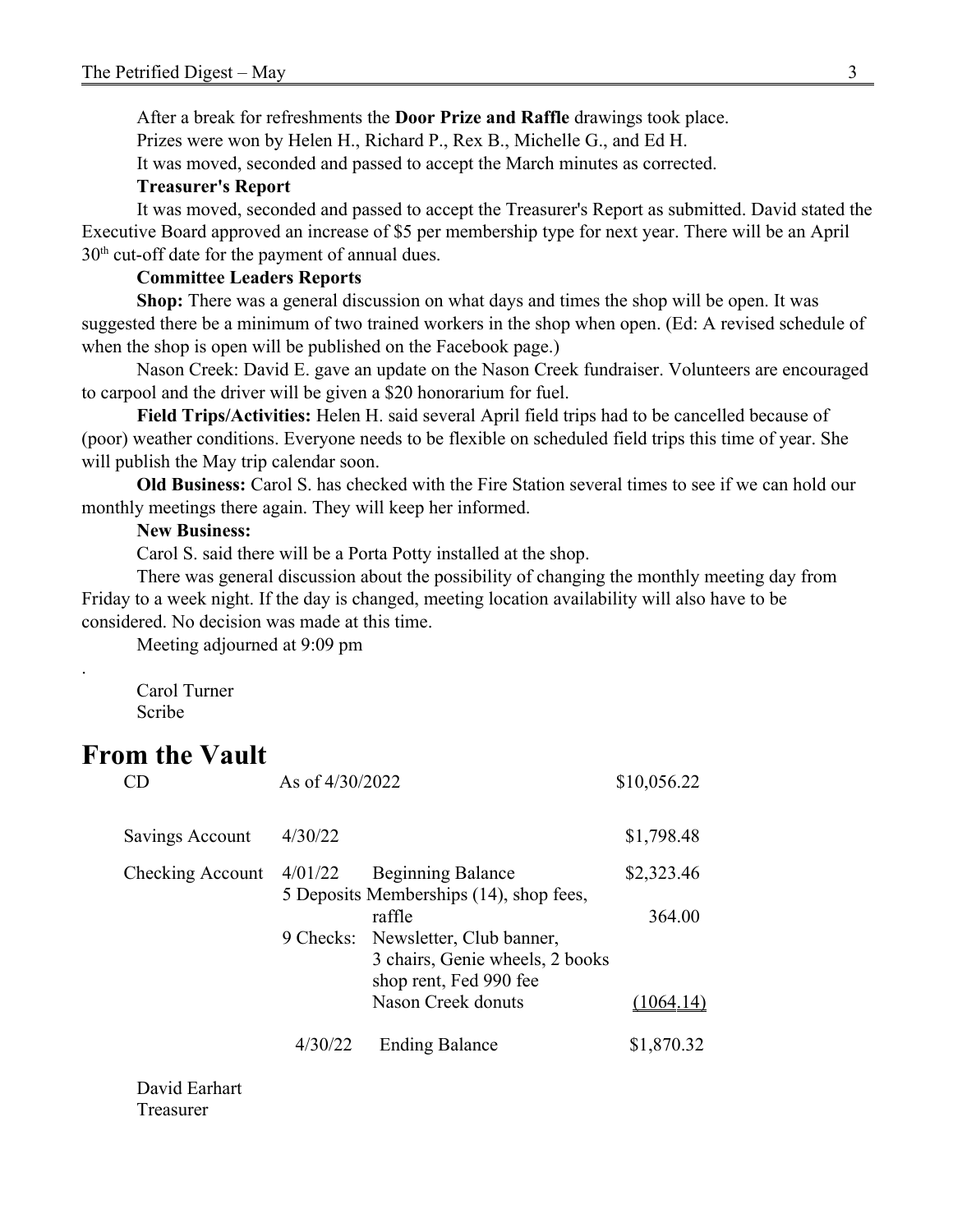#### **David's Notes**

**Nason Creek Rest Stop Fundraiser**: Coffee & cookies for rest stop travelers took place Friday PM through Monday PM April  $29<sup>th</sup>$  to May  $2<sup>nd</sup>$ . Here is the schedule and tally:

| David E & Marcia S                  | Friday PM & Saturday AM | \$80.00       |
|-------------------------------------|-------------------------|---------------|
| Ed H, Helen H, and Lea G            | Saturday PM             | 169.55        |
| Carol S & Pat R                     | Sunday AM               | 98.00         |
| Michelle G & Ozzie R                | Sunday PM               | 202.00        |
| Dan H & Dena H                      | Monday All Day          | <u>128.60</u> |
|                                     | <b>Gross Total</b>      | \$678.15      |
| Expenses                            |                         | 122.15        |
| 6 driver Board Approved honorariums |                         | <u>120.00</u> |
|                                     | <b>Net</b>              | \$436.00      |
| More details:                       |                         |               |
| Supplies coffee, creamer, etc.      |                         | \$94.25       |
| Glaze donuts                        |                         | <u>27.90</u>  |
|                                     |                         | \$122.15      |

Donations<sup>..</sup>

Cookies: Brenda J, Cheri M, Pam L, Marcia S, Helen H, Carol T, Dena H Crunch Pack: Apple treats

Franz Bakery (Ozzie R): cookies, bagels, and other snacks

#### **Thank you to all for your donations of time and treats!**

Here is the list of folks who have paid. If you don't see your name on this list, contact David.

| Allen, B     | Everhart, D          | Lander, P            | Reynolds, B           |
|--------------|----------------------|----------------------|-----------------------|
| Anderson, S  | Feiten, W            | Lechner, R           | Reynolds, L           |
| Ballinger, M | Findley, M           | Marconi, T           | Rhoades, D            |
| Beach, C     | Frederick, A         | McGaha, C            | Rose, J               |
| Bodrero, R   | Giard, M             | McKay, S             | Russell, P            |
| Bramlette, D | Gill, R              | McMillen, C          | Shaw, L               |
| Burke, J     | Glenn, L             | Merriel, L           | Silva, L              |
| Clausen, C   | Godfrey, W           | Montgomery, R        | Sly, D                |
| Clark, N     | Grant, R             | Mosher, C            | Sly, K                |
| Clausen, C   | Griffith-Schnelle, J | Nelson, G            | Smith, C              |
| Congdon, R   | Hall, H              | Oglebay, S           | Smith, $P / Ward$ , M |
| Conrad, A    | Hammond, T           | Payne, R             | Spurrier, B           |
| Dambacher, L | Hampton, P           | Pederson, C          | Stanford, G           |
| Danielson, C | Hansen, D            | Pinger, K            | Summers, M            |
| Day, $L$     | Hanson, D            | Porterfield, R       | Trepanier, P          |
| Deycous, D.  | Jackson, B           | Powney, T            | Turner, C             |
| Douglass, S  | Jones, A             | Prang, T / Pinnix, J | Tvergyak, P           |
| Earhart, D   | Jones, G             | Price, C             | Watkins, C            |
| Engley, J    | Kissler, A           | Reeves, O            | Witt,                 |
|              |                      |                      |                       |

**This will be your last newsletter if your name is not on the active membership list by May 31.**

### **Off the Beaten Path**

Greetings All,

Lots of exciting trips are on the calendar for May. You can view the calendar on our Facebook page or in the WhatsApp. The month of May includes: First Creek, Red Top, Ellensburg, and Ocean Shores. In June we will have trips to Idaho, Oregon, and local trips like Quartz Creek and the Wild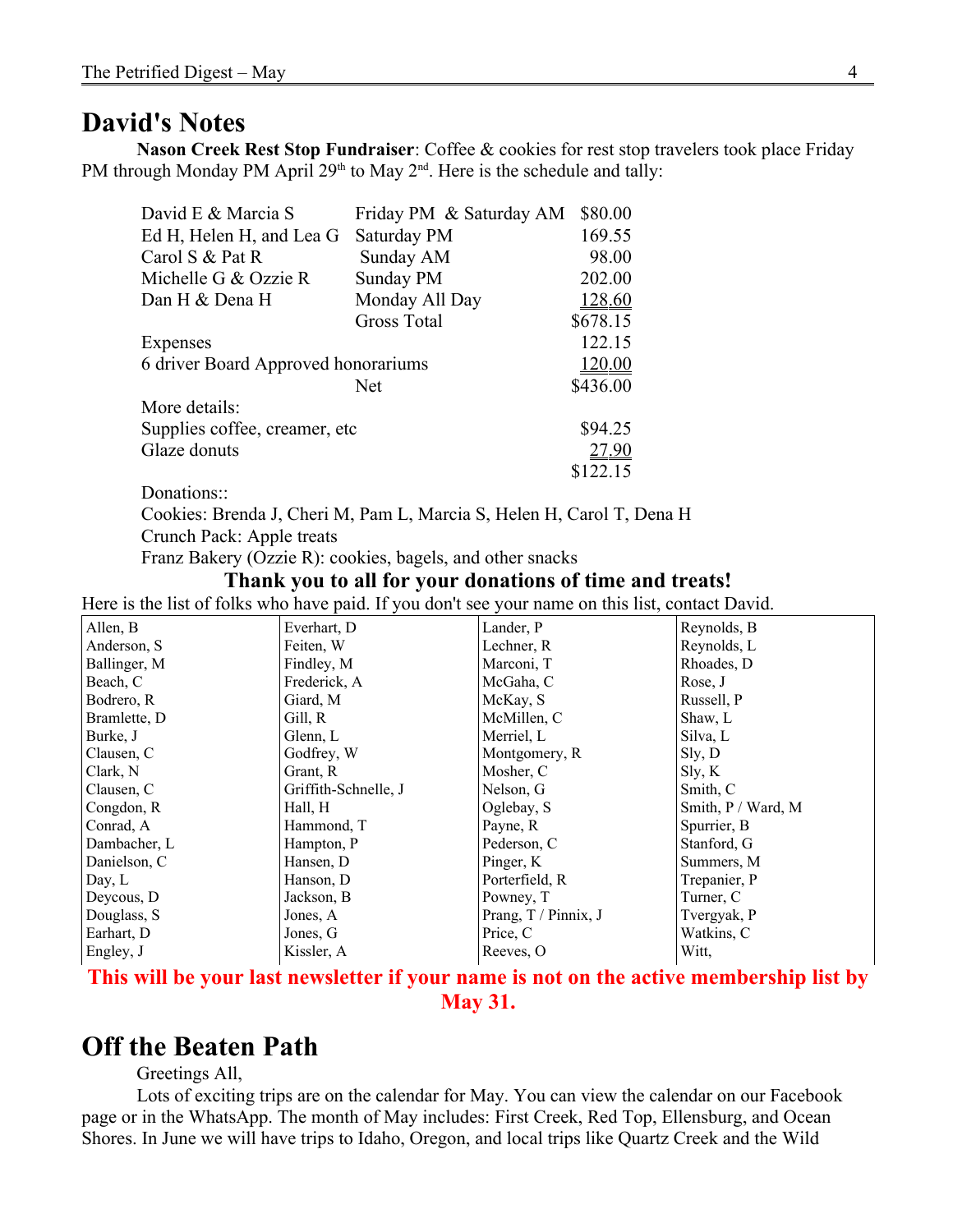Turkey Mine. If you have ideas, please message me or call me. I am also at our monthly meetings and would love to meet with you. Please do not be shy. Your involvement is important to me and the Club.

Also if you are planning a rockhounding adventure on your own, please post it on our Facebook page and the WhatsApp so other members can join you. It will make it more fun. Sharing is caring.

Happy Hounding.

Helen

### **Shop News**

**There is a \$2.00 fee to use the shop – that includes the Genies, trim saws, and the blue slab saw. There is an additional \$2.00 per cut for using the large slab saw.**

Several folks are being trained to operate the equipment at the shop so the shop can be open more days and times. Here is the list so far for the next several weeks:

| Saturday, May 21   | 10-2 Pam Lander |
|--------------------|-----------------|
| Wednesday, May 25  | 4-8 Jodi Rose   |
| Saturday, June 4   | 10-2 Pam Lander |
| Wednesday, June 8  | 4-8 Jodi Rose   |
| Wednesday, June 29 | 4-8 Jodi Rose   |

#### **As more folks are trained and have keys to the shop, here are some reminders of the responsibilities. If you open the door:**

You are responsible for all activities in the shop.

You are responsible for collecting the shop fee, grit purchase fees, and any fees for the big saw. You are responsible for making sure folks clean up after themselves.

You are responsible for recording on the yellow tablet any issues that need fixing.

You are responsible for locking the door.

The Ginkgo Club workshop is located at Christy Price's home: 4325 Squilchuck Rd., Wenatchee. Christy asks that we don't use the shop on holidays but any other time is fine. Check the Ginkgo Mineral Society Facebook page to see if someone may be opening the shop. Club officers and the shop foreman have a key to open the shop.

### **How to Make a Cab Class**

Five folks have taken the 4-hour class on making a cab. They selected a slab, layed out the design, trimmed the rock, and then shaped and polished their projects. Two more folks are scheduled for the class after the newsletter deadline so their pictures will be posted to the Facebook page.